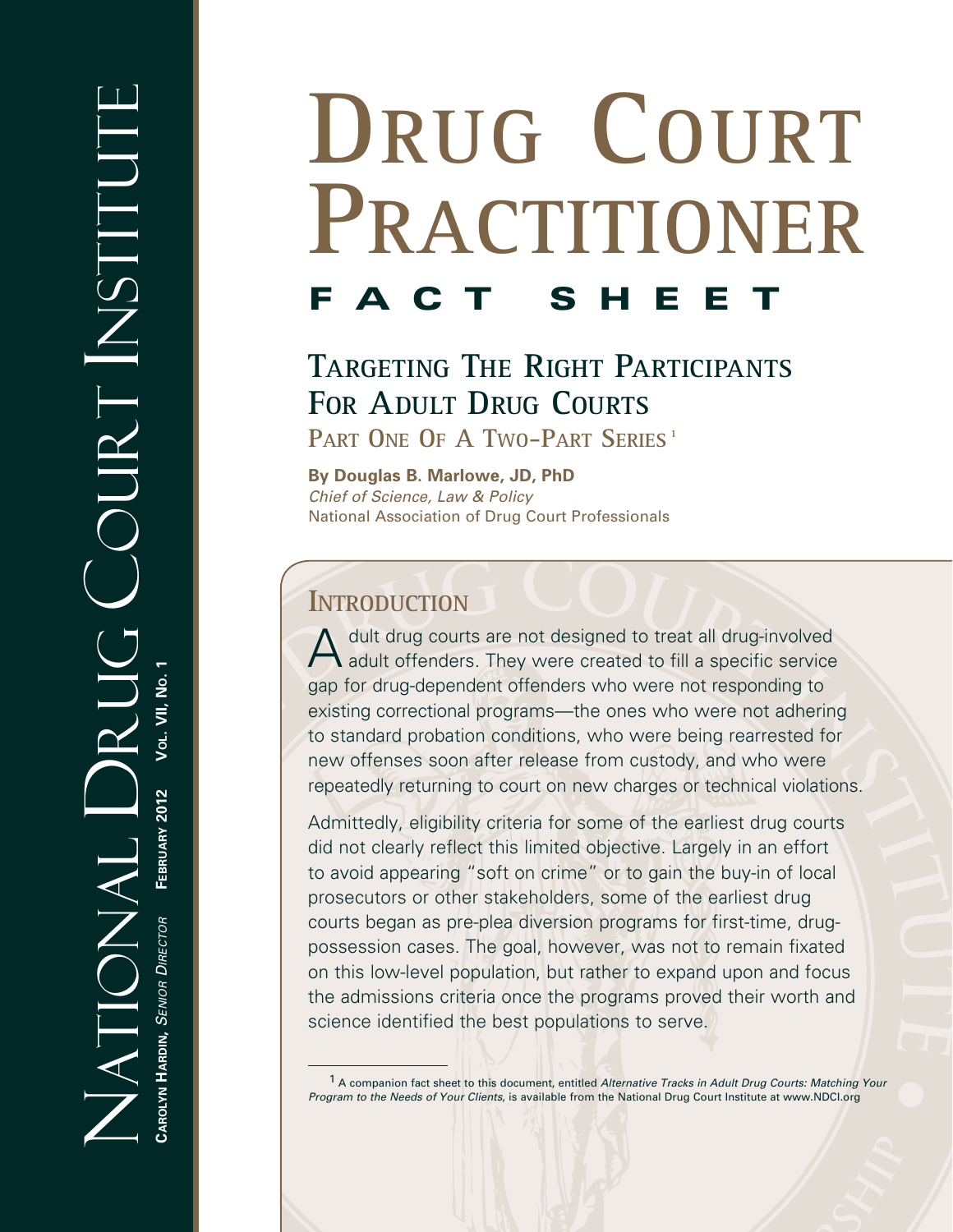A substantial body of research now indicates which drug-involved offenders are most in need of the full array of services embodied in the "10 Key Components" of drug courts (NADCP, 1997). These are the offenders who are (1) substance dependent and (2) at risk of failing in less intensive rehabilitation programs. Drug courts that focus their efforts on these individuals—referred to as *high-risk/ high-need* offenders—reduce crime approximately twice as much as those serving less serious offenders (Lowenkamp et al., 2005; Fielding et al., 2002) and return approximately 50 percent greater cost-benefits to their communities (Bhati et al., 2008).

# *A substantial body of research indicates which drug-involved offenders need drug court.*

This finding has important implications for determining eligible offenses for drug courts. Compared with programs serving only drugpossession cases, drug courts that also served individuals charged with theft and property crimes driven by a drug addiction have yielded nearly twice the cost savings (Carey et al., 2008).<sup>2</sup> The reason for this relates to the types of crimes being avoided. Drug courts that serve only drug-possession cases may offset relatively low-level crimes that do not incur high victimization or incarceration costs, such as petty theft, drug possession, trespassing, and traffic offenses (Downey & Roman, 2010). As a result, they may pass on small or negligible cost-benefits to their communities.

The lessons from this research are clear. It is time for drug courts to revisit their admissions criteria to ensure that they are serving the optimal target population of offenders who are most in need of their services and at greatest risk for future relapse and crime. Alternatively, drug courts that are unable or unwilling to alter their admissions criteria should consider revising their program to ensure the services they offer are appropriately matched to the needs and risk levels of their client population. A companion document to this fact sheet, entitled *Alternative Tracks in Adult Drug Courts: Matching Your Program to the Needs of Your Clients*, describes evidence-based approaches to adapting drug court regimens to the needs of various types of participants.

## **HIGH PROGNOSTIC RISK**

According to what is generally known as the *Risk Principle*, intensive programs such as drug courts have been shown to produce the greatest benefits for offenders who have relatively more severe antisocial backgrounds or treatment-resistant histories (Andrews & Bonta, 2010; Taxman & Marlowe, 2006). Referred to as *high-risk* offenders, these individuals tend to have a relatively poorer prognosis for success in standard rehabilitation programs and typically require more concentrated and sustained interventions to dislodge their entrenched, negative behavioral patterns. Research reveals that it is these high-risk offenders who are most in need of the intensive supervision services embodied in the 10 Key Components of drug courts (Lowenkamp et al., 2005; Fielding et al., 2002; Marlowe et al., 2006, 2007; Festinger et al., 2002).

<sup>&</sup>lt;sup>2</sup> There is also evidence that offenders with violence histories performed as well, or better, than nonviolent offenders in drug courts (Carey et al., 2008; Saum & Hiller, 2008; Saum et al., 2001). Thus, prohibitions in the federal Omnibus Crime Control Act of 1997 and some state statutes against admitting violent offenders into drug courts may not be justified on empirical grounds of effectiveness or cost effectiveness. This assumes, of course, that the offenders are dependent on illicit drugs or alcohol and are otherwise eligible for a community-based disposition.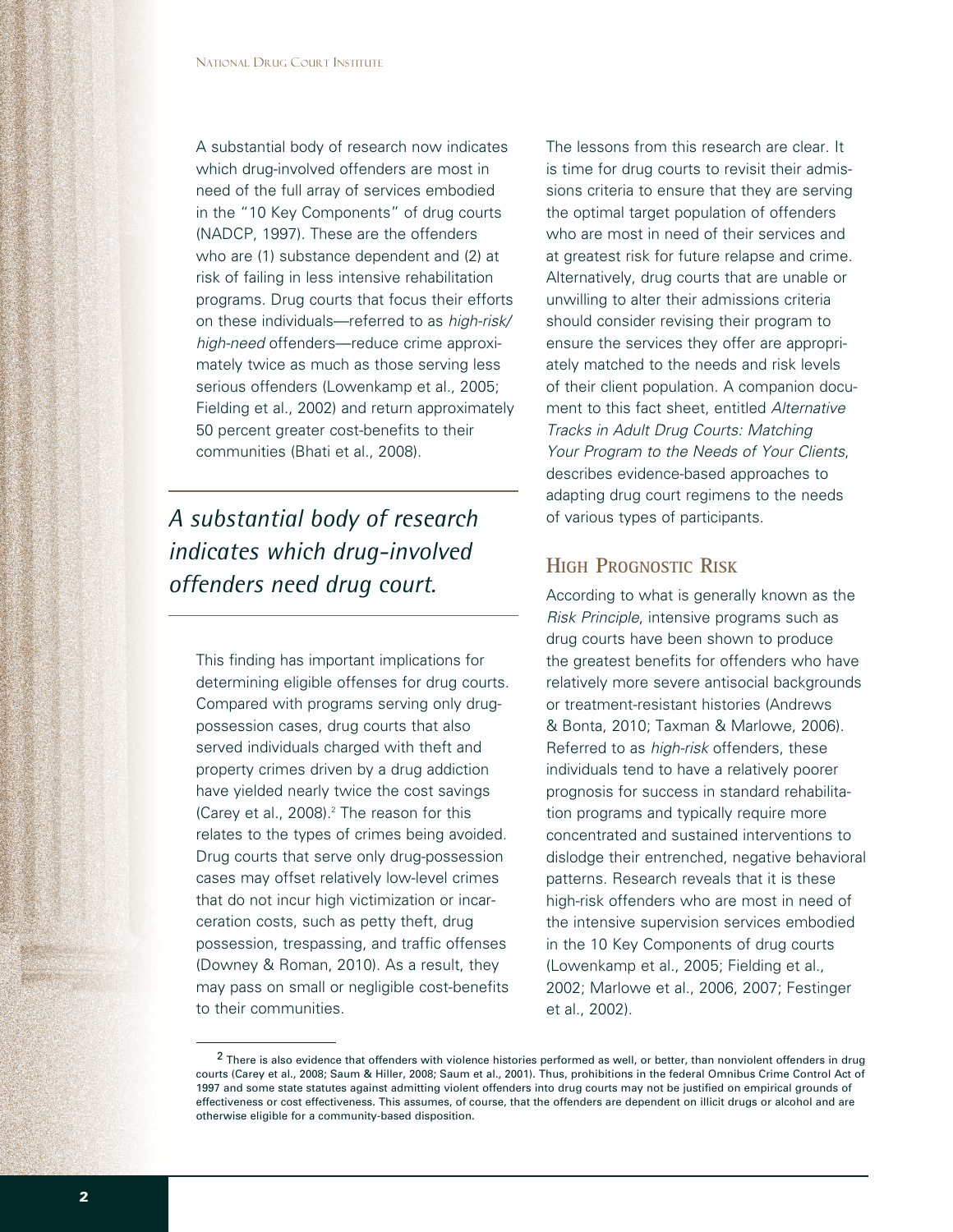## **Defining Risk**

In the context of the present discussion, the term *high risk* refers to the likelihood<br>that an offender will not succeed on standard supervision and will continue to engage in the same pattern of behavior that got him or her into trouble in the first place. In other words, it refers to a relatively poorer prognosis for success in traditional rehabilitation services. For this reason, it is most accurately referred to as *prognostic risk* (Marlowe, 2009).

The term does not necessarily refer to a risk for violence or dangerousness. Most risk-assessment tools that are administered in routine practice by probation agencies or corrections departments were validated against the likelihood of offenders absconding on bond, violating the terms of their probation, or reoffending, and not against the likelihood of their committing a violent act. Although assessment tools do exist to measure the risk of violence (Campbell et al., 2009), they are more commonly used when treating habitual sex offenders or conducting forensic evaluations in serious felony cases.

This distinction between prognostic risk and violence risk is critical. Some drug courts may screen high prognostic-risk offenders out of their programs because they perceive them (wrongly) as necessarily being a threat to others or somehow less suited for the services. On the contrary, research indicates that the higher the prognostic risk, the more appropriate it may be to refer a drug-dependent individual to drug court, assuming that a community-based disposition is warranted and apt to be imposed in the case.

Low-risk offenders, on the other hand, are less likely to be on a fixed antisocial trajectory and are already predisposed to improve their conduct following a run-in with the law. Therefore, intensive interventions like drug courts may offer small incremental benefits for these individuals, but at a substantial cost (DeMatteo et al., 2006). Worse still, low-risk offenders may learn antisocial attitudes and behaviors from associating with high-risk offenders, which can make their outcomes worse (Lowenkamp & Latessa, 2004; McCord, 2003; Petrosino et al., 2000).

#### **HIGH CRIMINOGENIC NEED**

Criminogenic needs refer to clinical disorders or functional impairments that, if treated, substantially reduce the likelihood of continued engagement in crime (Andrews & Bonta, 2010). The most common criminogenic needs among offenders include substance dependence (also known as addiction), major psychiatric disorders, brain injury, or a lack of basic employment or daily living skills (Belenko, 2006; Simpson & Knight, 2007). Failing to address these serious deficits leaves the individual vulnerable to repeated

*Drug Courts have been shown to produce the greatest benefits for offenders who have relatively more severe antisocial backgrounds or treatment-resistant histories.*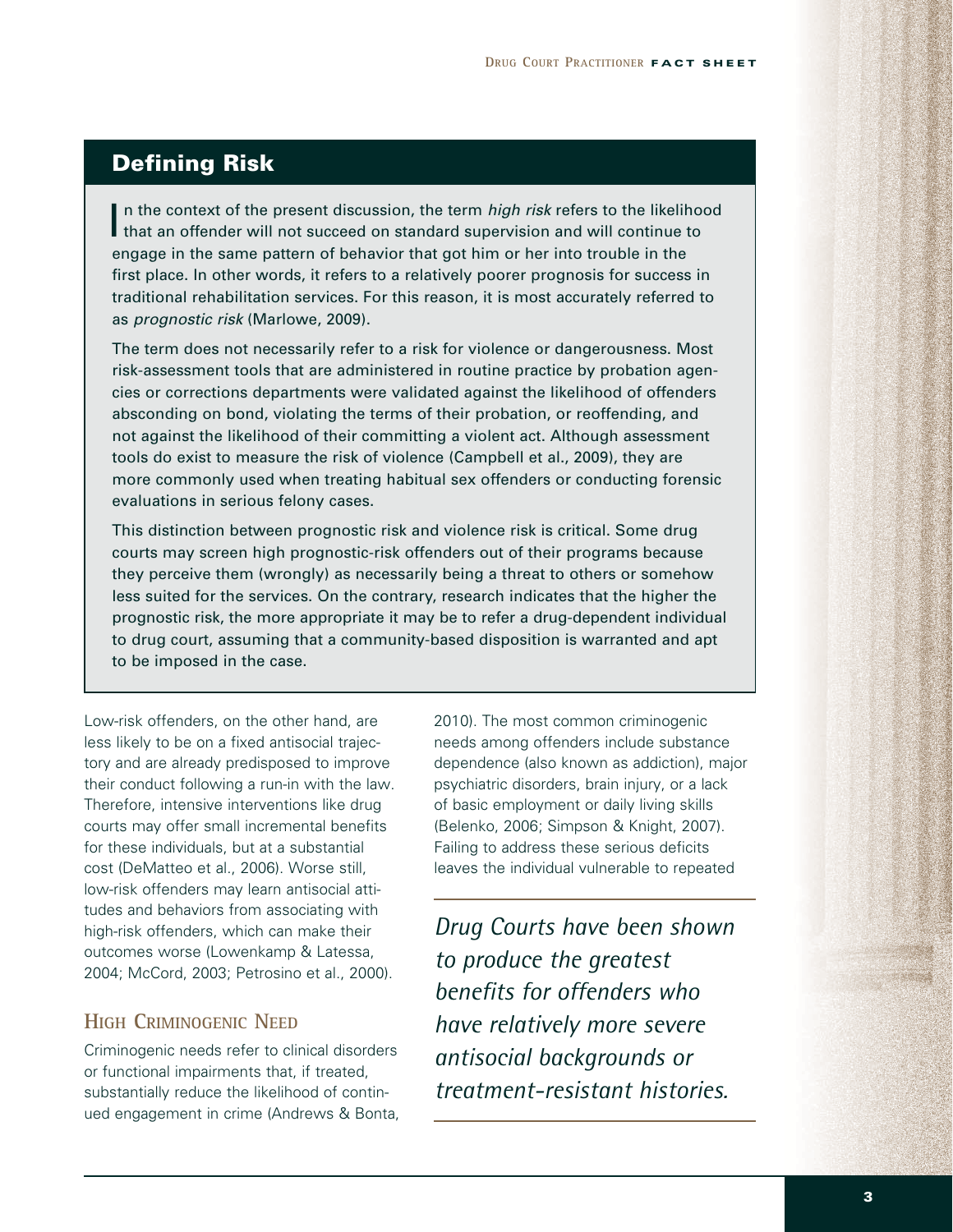failures and continued involvement in crime, whereas effectively addressing them is associated with improved functioning and the avoidance of crime (Smith et al., 2009).

Individuals who are dependent on drugs or alcohol commonly suffer from cravings to use the substance, and may experience painful or uncomfortable withdrawal symptoms when they attempt to become abstinent (American Psychiatric Association, 2000). It is now understood that these symptoms often reflect a form of neurological or neurochemical damage to the brain (Baler & Volkow, 2006; Dackis & O'Brien, 2005; Goldstein et al., 2009). Formal treatment is required for such individuals to reduce their cravings and

*It is unwarranted to assume that simply because an individual was arrested for a drug offense, he or she must be dependent on drugs and in need of formal substance abuse treatment.*

withdrawal symptoms, teach them concrete skills to resist drugs and alcohol, and provide them with effective coping strategies to deal with daily stressors and challenges (Chandler et al., 2009). In some cases, medication or residential treatment will also be needed, at least during the early phases of treatment. Research is clear that failing to provide an adequate dose or modality of treatment for addicted individuals is associated with significantly poorer outcomes (De Leon et al., 2008, 2010; Karno & Longabaugh, 2007; Vieira et al., 2009; Belenko, 2006). It is for this reason that drug courts require participants to complete an intensive regimen of substance abuse treatment and other indicated rehabilitation services.

What is not always appreciated, however, is that treatment can also be too intense. Placing non-dependent or low-risk individuals into residential or group-based treatment, for example, has been associated with significantly poorer outcomes and higher recidivism (Lovins et al., 2007; Lowenkamp & Latessa, 2005; Szalavitz, 2010; Wexler et al., 2004). Perhaps spending time with addicted peers unduly normalizes the drug-using lifestyle, or perhaps treatment requirements interfere with participants' engagement in productive activities, such as work, school, or parenting. Whatever the rationale, it appears that providing too much treatment is not merely a potential waste of scarce resources. It can also lead to what are called *iatrogenic effects*, in which outcomes are made worse.

It is unwarranted to assume that simply because an individual was arrested for a drug offense, he or she must be dependent on drugs and in need of formal substance abuse treatment. At least half of drug-involved offenders abuse alcohol or other drugs but are not dependent (National Center on Addiction and Substance Abuse, 2010; Fazel et al., 2006; DeMatteo et al., 2009). They may repeatedly ingest these substances under circumstances that are potentially dangerous to themselves and others, but their usage is still largely under voluntary control. For such individuals, alternative programs, which do not rely on formal substance abuse treatment to achieve their desired aims, may be preferable to drug courts.

#### **ASSESSMENT**

It is beyond the scope of this fact sheet to review the large number of assessment tools that are available for assessing prognostic risk and criminogenic need. Some recommended readings are provided at the end of this document. However, a few general points merit consideration.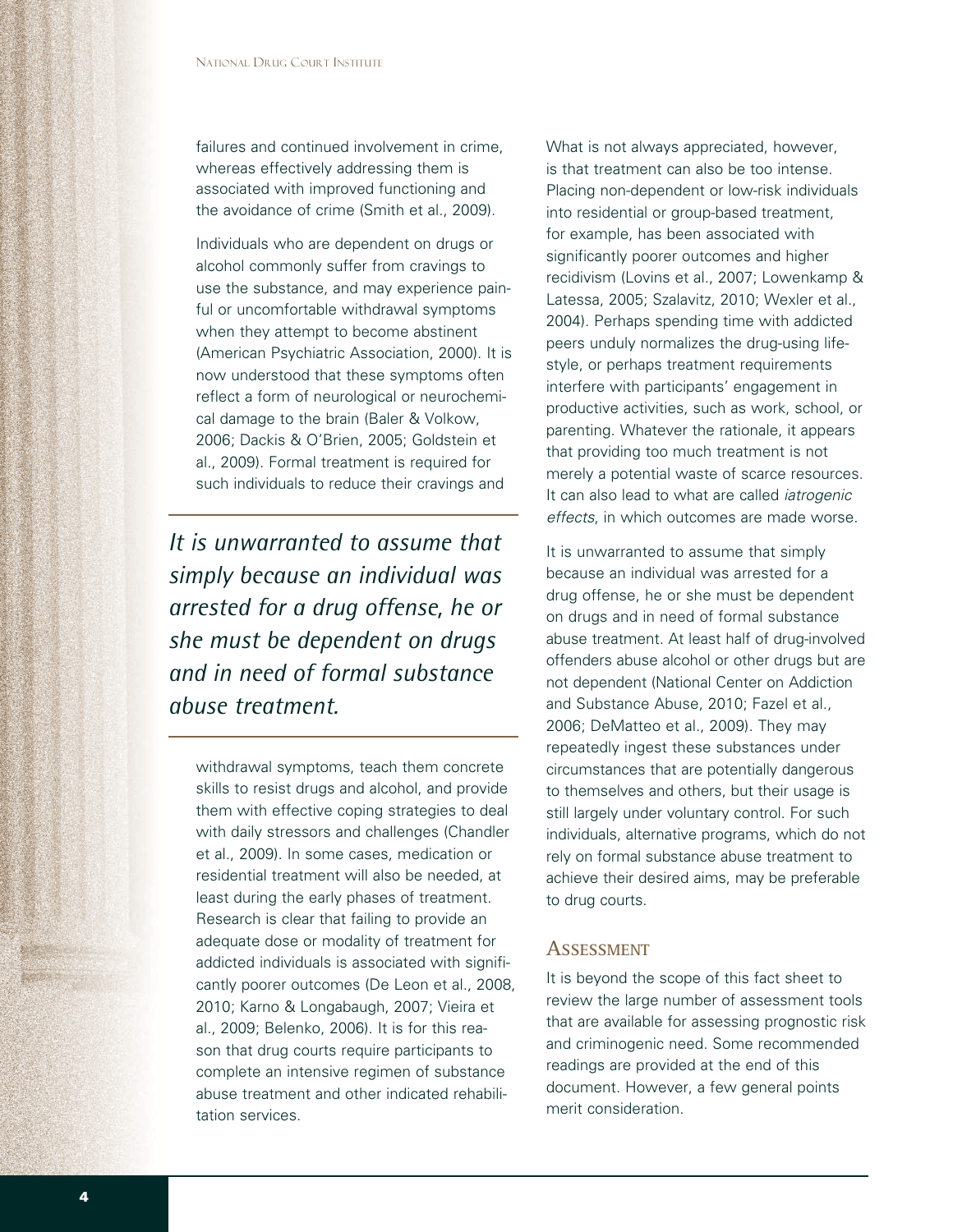Many risk assessment tools that are commonly used by drug courts, probation agencies, and corrections departments are adequately suited to predicting prognostic risk. So long as an instrument has been empirically validated against the likelihood of criminal recidivism or failure on supervision (preferably with the studies being published in peer-reviewed journals), it is likely to perform adequately for present purposes. It is essential to ensure that the instrument is equivalently predictive for racial, ethnic, and gender subgroups that are represented in the drug court population. Assuming a risk instrument significantly predicts outcomes and is unbiased in its predictions, it should serve well for helping to identify the target population for a drug court.

Where drug courts are often deficient is in the assessment of clinical diagnosis. Many drug courts employ brief screening instruments to assess substance abuse or dependence. By design, screening instruments are intended to cast a wide net, meaning they are apt to identify a substantial number of false positives for a substance use disorder, especially substance dependence. If a screening tool is used, then any positive classification should be followed up with a more in-depth clinical evaluation to confirm the initial diagnostic impression. Otherwise, there is a serious concern that individuals who are substance abusers or misusers may be grouped together with those who are truly substance dependent.

The best approach is often to administer a structured or semi-structured interview that is congruent with the diagnostic criteria contained in the *Diagnostic and Statistical Manual of Mental Disorders* (DSM). The DSM is the official diagnostic classification system for substance use disorders and psychiatric disorders in the United States. It is currently in its fourth amended edition (DSM-IV-TR;

## *Drug courts are often deficient in the assessment of clinical diagnosis.*

American Psychiatric Association, 2000), and a fifth edition is forthcoming. It is important to ensure that one's evaluators are properly skilled in the administration of the interview and are well trained on the DSM nomenclature. Unless the evaluators have a clear understanding of the intent of the items and the meaning of the diagnostic criteria, they may be likely to systematically over-diagnose or under-diagnose substance dependence.

In some drug courts, the assessments of prognostic risk and criminogenic need may be performed by different evaluators or agencies. For example, the probation department might perform the risk assessment and the treatment program might assign the clinical diagnosis. The important task is to combine the two sets of assessment results so that each participant can be assigned to the appropriate level of both treatment and supervision.

*The assessment of prognostic risk and criminogenic need should be completed before the requirements of the program are determined.*

Some drug courts may postpone the assessments until after participants have been admitted to the program and the conditions of supervision have been ordered. This puts the cart before the horse. The assessment of prognostic risk and criminogenic need should be completed before the requirements of the program are determined, ideally before the disposition of the case. This will help to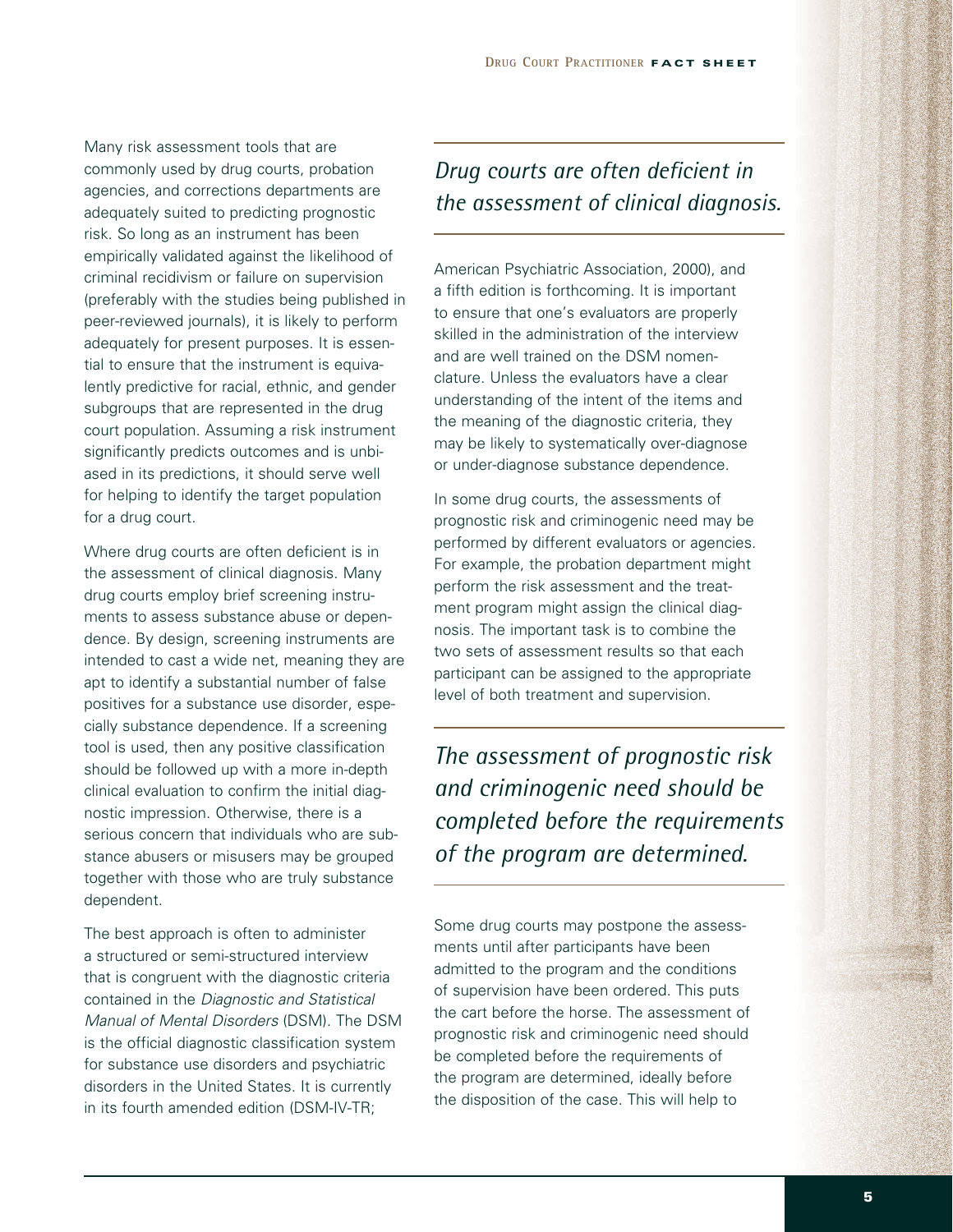## **DSM-IV-TR Diagnostic Criteria For Substance Dependence**

*Substance dependence is a maladaptive pattern of substance use, leading to clinically significant impairment or distress, as manifested by three (or more) of the following, occurring at any time in the same 12-month period:*

- **Tolerance, as defined by either of the following: 1.**
	- **a. A need for markedly increased amounts of the substance to achieve intoxication or the desired effect.**
	- **b. Markedly diminished effects with continued use of the same amount of the substance.**
- **Withdrawal, as manifested by either of the following: 2.**
	- **a. The characteristic withdrawal syndrome for the substance.**
	- **b. The same (or a closely related) substance is taken to relieve or avoid withdrawal symptoms.**
- **The substance is often taken in larger amounts or over a longer period than 3. was intended.**
- **There is a persistent desire or unsuccessful efforts to cut down or control 4. substance use.**
- **A great deal of time is spent in activities necessary to obtain the substance 5. (e.g., visiting multiple doctors or driving long distances), use the substance (e.g., chain-smoking), or recover from its effects.**
- **Important social, occupational, or recreational activities are given up or reduced 6. because of substance use.**
- **The substance use is continued despite the knowledge of having a persistent 7.or recurrent physical or psychological problem that is likely to have been caused or exacerbated by the substance (e.g., current cocaine use despite recognition of cocaine-induced depression, or continued drinking despite recognition that an ulcer was made worse by alcohol consumption).**

Source: American Psychiatric Association. (2000). *Diagnostic and Statistical Manual of Mental Disorders* (4th ed., text rev.). Washington DC: American Psychiatric Press; at pp. 197–98.

ensure the requirements are based on the actual needs and risk level of the participants, rather than on preconceived notions about what all drug offenders should be required to do. If a drug court is unable, for practical reasons, to complete the assessments prior to entry, then participants might be required

to undergo a brief observational period before the formal conditions of treatment and supervision are entered.

Finally, bear in mind that the focus of the present discussion is on determining initial eligibility for drug court. Once participants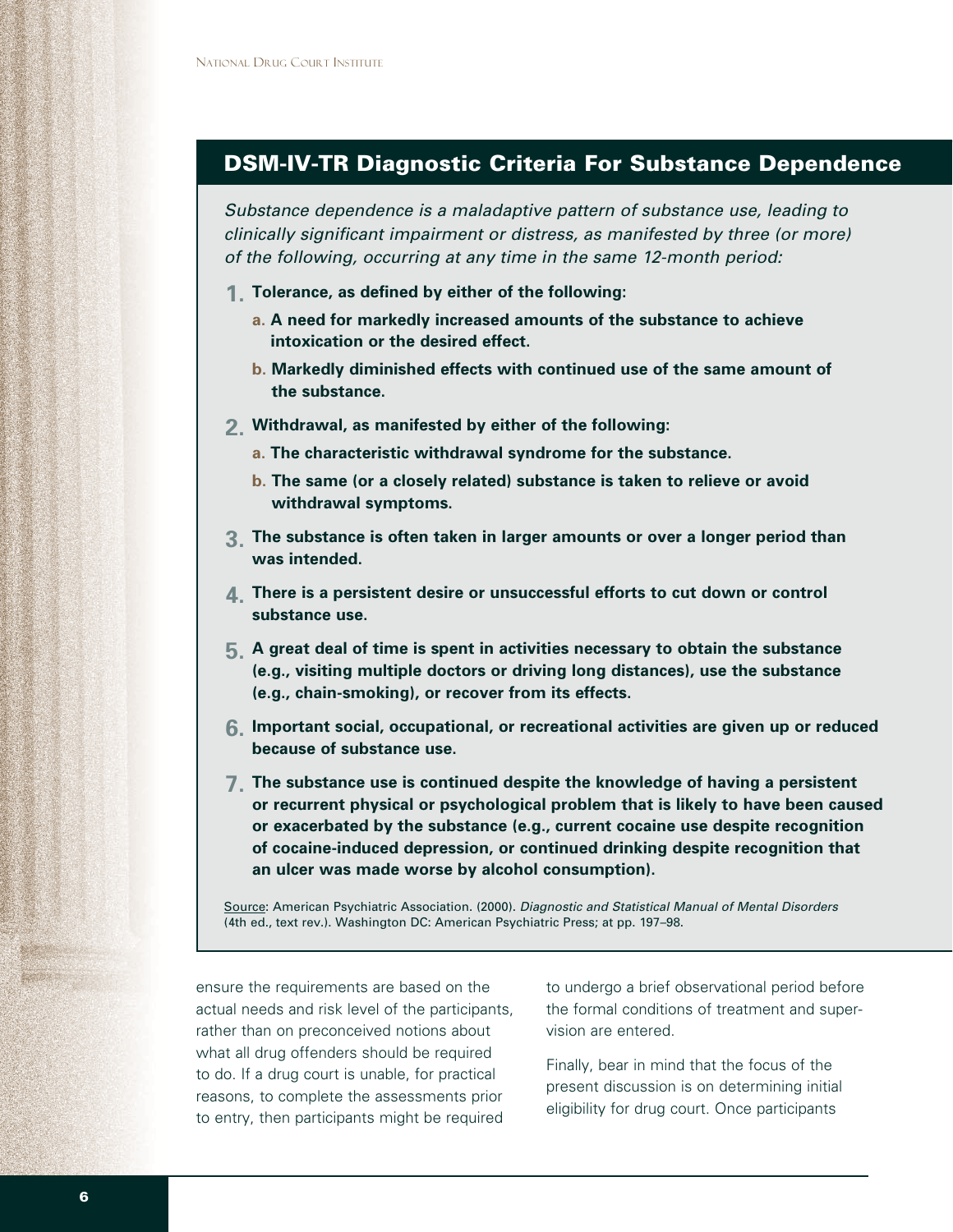have entered treatment, clinicians or case managers will conduct more in-depth clinical evaluations to develop the treatment plan. It is the responsibility of clinical staff members to make clinical decisions, such as determining the appropriate level of care and identifying other problems that may require remedial attention, including medical conditions, mental illness, or employment problems. The role of the drug court judge and other nonclinical team members is to ensure that participants comply with the recommended treatment regimens.

## **SUITABILITY DETERMINATIONS**

After determining legal and clinical eligibility for the program, some drug courts may further screen potential participants regarding their "suitability" for the program. The suitability determinations are often based on the team members' subjective impressions about an offender's motivation for change or preparedness for treatment. Research indicates that such suitability determinations have no impact on drug court graduation rates or post-program recidivism (Carey & Perkins, 2008). Because they have the potential to systematically exclude eligible individuals from drug court for reasons that are empirically invalid, such practices should ordinarily be avoided.

## **ALTERNATIVE DRUG COURT TRACKS**

In some jurisdictions, the drug court may be the most effective, or perhaps only, program serving as an alternative to incarceration that has staff members with expertise in managing drug-involved offenders. Moreover, some smaller or rural communities may not have sufficient numbers of drug-involved offenders to justify having multiple programs, each serving different target populations. Under such circumstances, the most effective or humane course of action may be to admit low-risk or non-addicted participants into the drug court.

*Research indicates that suitability determinations have no impact on drug court graduation rates or post-program recidivism.*

If a drug court intends to serve a heterogeneous range of drug-involved offenders, then the program should consider making substantive modifications to accommodate the diverse needs and risk levels of its participants. This can be accomplished by developing alternate tracks within the drug court, which place different treatment and supervisory conditions on participants. As noted earlier, a companion fact sheet offers concrete suggestions for developing and administering alternative tracks within a drug court.

*If a drug court intends to serve a heterogeneous range of druginvolved offenders, then the program should consider making substantive modifications.*

#### **CONCLUSION**

No one intervention should be expected to work for all individuals. Every professional discipline—from medicine to psychology to social work to criminology—has come to learn that programs have target populations for whom they are most effective, and non-target populations for whom they may be ineffective, unduly costly, or even harmful. It is the sign of a mature field that can match its clients to the most appropriate services to optimize outcomes and utilize resources most efficiently.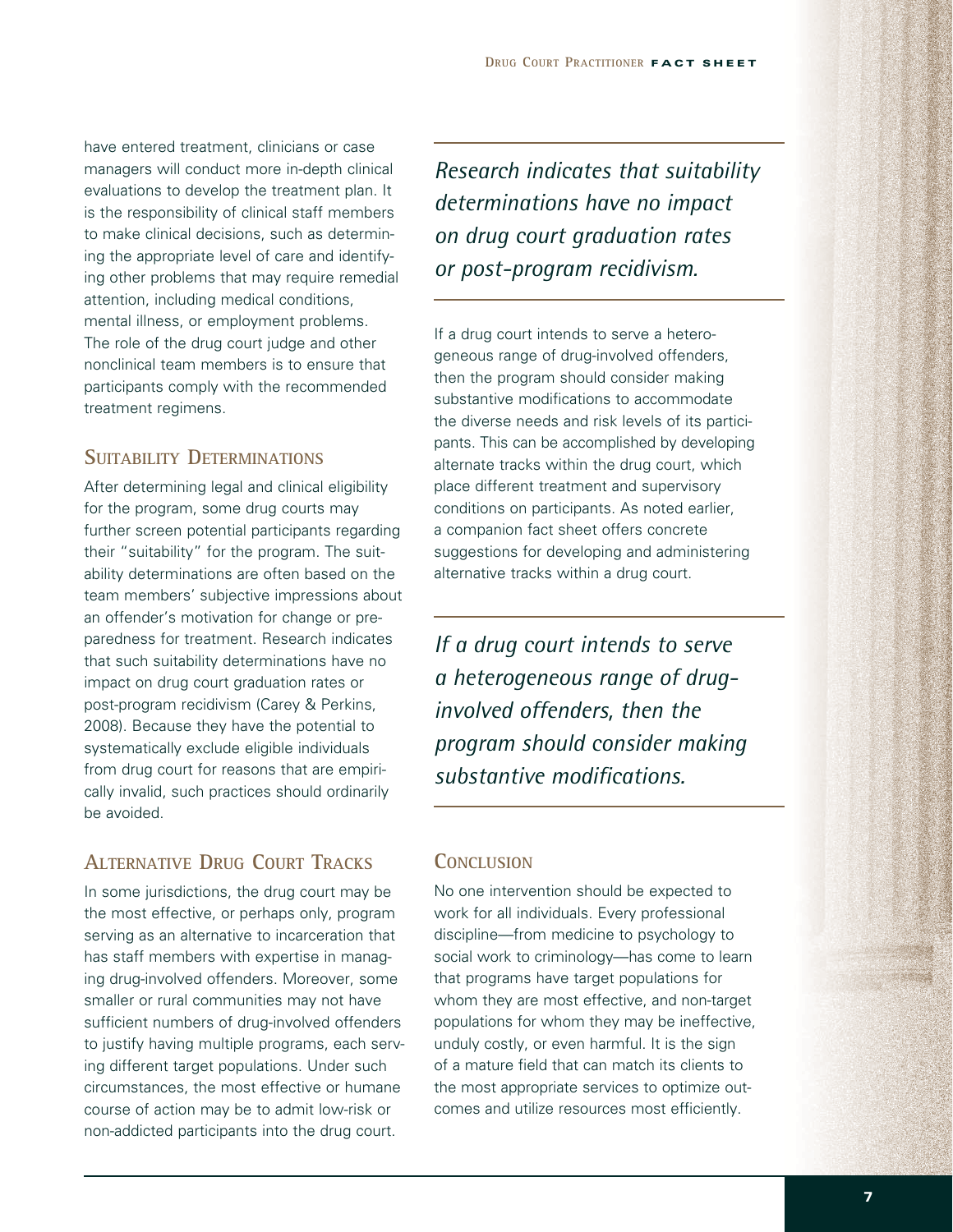Drug courts are no exception. More than two decades of research has identified which individuals respond best to the drug court model and yield the largest returns on investment for taxpayers. These are the individuals who have negative risk factors for failure in less intensive treatment or supervisory programs, and who meet diagnostic criteria for substance dependence.

Evidence suggests that drug courts can potentially double their effectiveness and cost-effectiveness by focusing their efforts on this high-risk/high-need target population. This will require some drug courts to reassess their current eligibility criteria and, in some cases, redouble their efforts to ensure the proper population is accepted in the future. Unfortunately, there is no shortage of substance-dependent, prison-bound offenders. The more drug courts meet the needs of these individuals, the healthier they and their families will be, the safer our communities will be, and fewer will be the burdens placed on public dollars.

#### **References**

- American Psychiatric Association. (2000). *Diagnostic and statistical manual of mental disorders* (4th ed., text rev.). Washington DC: American Psychiatric Press.
- Andrews, D.A. & Bonta, J. (2010). *The psychology of criminal conduct* (5th ed.). New Providence, NJ: LexisNexis.
- Baler, R.D. & Volkow, N.D. (2006). Drug addiction: The neurobiology of disrupted self-control. *Trends in Molecular Medicine, 12*, 559–566.
- Belenko, S. (2006). Assessing released inmates for substance-abuse-related service needs. *Crime & Delinquency, 52*, 94–113.
- Bhati, A.S., Roman, J.K. & Chalfin, A. (2008). *To treat or not to treat: Evidence on the prospects of expanding treatment to druginvolved offenders*. Washington, DC: The Urban Institute.
- Campbell, M.A., French, S. & Gendreau, P. (2009). The prediction of violence in adult offenders: A meta-analytic comparison of instruments and methods of assessment. *Criminal Justice and Behavior, 36*, 567–590.
- Carey, S.M., Finigan, M.W. & Pukstas, K. (2008). *Exploring the key components of drug courts: A comparative study of 18 adult drug courts on practices, outcomes, and costs*. Portland, OR: NPC Research. *Available at www.npcresearch. com*.
- Carey, S.M. & Perkins, T. (2008). *Methamphetamine users in Missouri drug courts: Program elements associated with success, final report*. Submitted to the Missouri Office of the State Court Administrator. Portland, OR: NPC Research.
- Chandler, R.K., Fletcher, B.W. & Volkow, N.D. (2009). Treating drug abuse and addiction in the criminal justice system: Improving public health and safety. *Journal of the American Medical Association, 301*, 183–190.
- Dackis, C. & O'Brien, C. (2005). Neurobiology of addiction: Treatment and public policy ramifications. *Nature Neuroscience, 8*, 1431–1436.
- De Leon, G., Melnick, G. & Cleland, C.M. (2008). Client matching: A severity-treatment intensity paradigm. *Journal of Addictive Diseases, 27(3),*  $1 - 15.$
- De Leon, G., Melnick, G., & Cleland, C.M. (2010). Matching to sufficient treatment: Some characteristics of undertreated (mismatched) clients. *Journal of Addictive Diseases, 29(1)*, 59–67.
- DeMatteo, D.S., Marlowe, D.B. & Festinger, D.S. (2006). Secondary prevention services for clients who are low risk in drug court: A conceptual model. *Crime & Delinquency, 52*, 114–134.
- DeMatteo, D.S., Marlowe, D.B., Festinger, D.S. & Arabia, P.L. (2009). Outcome trajectories in drug court: Do all participants have serious drug problems? *Criminal Justice and Behavior, 36*, 354–368.
- Downey, P.M. & Roman, J.K. (2010). *A Bayesian meta-analysis of drug court cost-effectiveness*. Washington DC: The Urban Institute.
- Fazel, S., Bains, P. & Doll, H. (2006). Substance abuse and dependence in prisoners: A systematic review. *Addiction, 101*, 181–191.
- Festinger, D.S., Marlowe, D.B., Lee, P.A., Kirby, K.C., Bovasso, G. & McLellan, A.T. (2002). Status hearings in drug court: When more is less and less is more. *Drug and Alcohol Dependence, 68*, 151–157.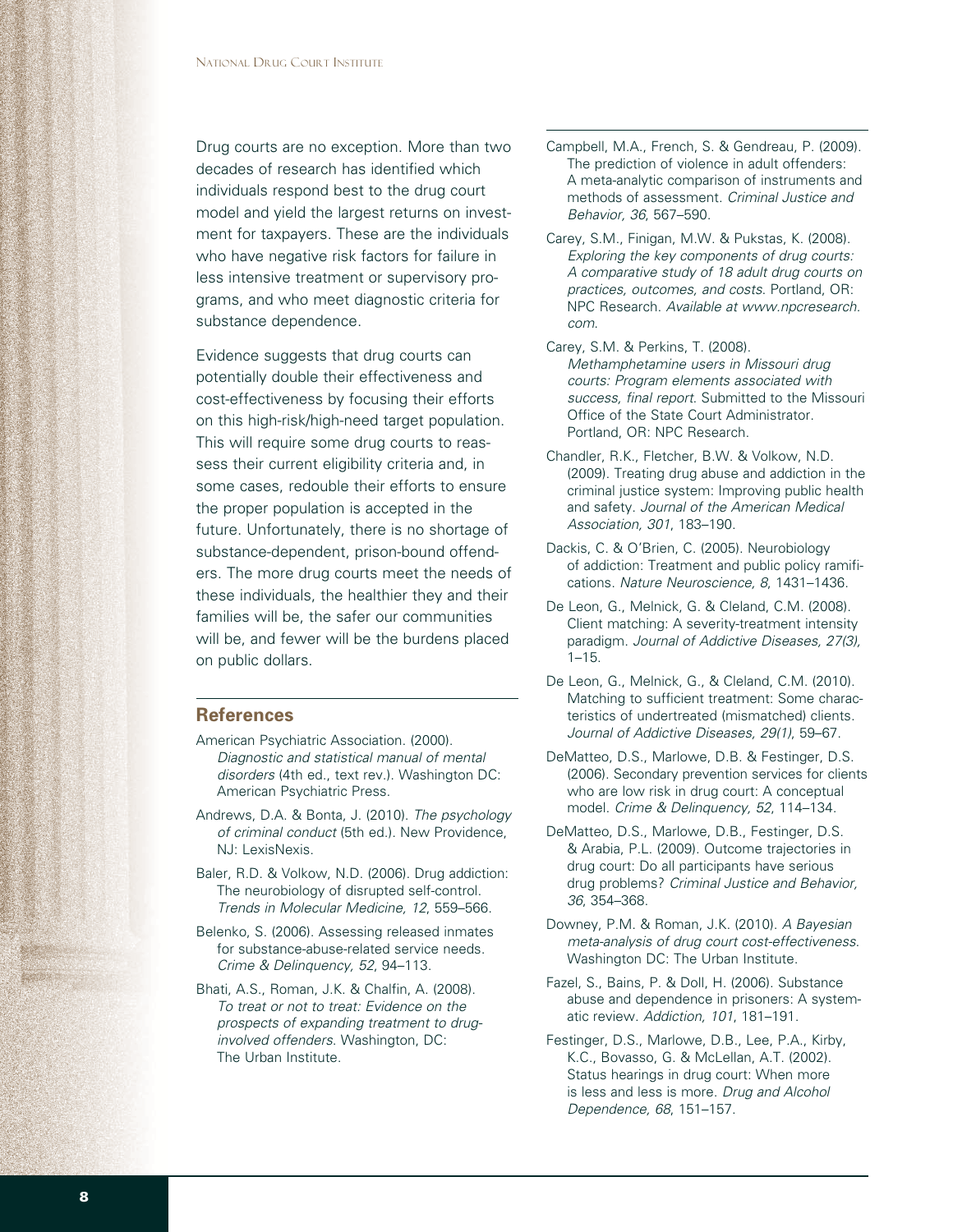Fielding, J.E., Tye, G., Ogawa, P.L., Imam, I.J. & Long, A.M. (2002). Los Angeles County Drug Court programs: Initial results. *Journal of Substance Abuse Treatment, 23*, 217–224.

Goldstein, R.Z., Craig, A.D., Bechara, A., Garavan, H., Childress, A.R., Paulus, M.P. & Volkow, N.D. (2009). The neurocircuitry of impaired insight in drug addiction. *Cell, 13*, 372–380.

Karno, M.P. & Longabaugh, R. (2007). Does matching matter? Examining matches and mismatches between patient attributes and therapy techniques in alcoholism treatment. *Addiction, 102*, 587–596.

Lovins, L.B., Lowenkamp, C.T., Latessa, E.J. & Smith, P. (2007). Application of the risk principle to female offenders. *Journal of Contemporary Criminal Justice, 23*, 383–398.

Lowenkamp, C.T., Holsinger, A.M., & Latessa, E.J. (2005). Are drug courts effective? A meta-analytic review. *Journal of Community Corrections, Fall*, 5–28.

Lowenkamp, C.T. & Latessa, E.J. (2004). Understanding the risk principle: How and why correctional interventions can harm low-risk offenders. *Topics in Community Corrections, 2004.* (Washington, DC: U.S. Department of Justice, National Institute of Corrections), 3–8.

Lowenkamp, C.T. & Latessa, E.J. (2005). Increasing the effectiveness of correctional programming through the risk principle: Identifying offenders for residential placement. *Criminology & Public Policy, 4*, 263–290.

Marlowe, D.B. (2009). Evidence-based sentencing for drug offenders: An analysis of prognostic risks and criminogenic needs. *Chapman Journal of Criminal Justice, 1*, 167–201.

Marlowe, D.B., Festinger, D.S., Dugosh, K.L., Lee, P.A. & Benasutti, K.M. (2007). Adapting judicial supervision to the risk level of drug offenders: Discharge and six-month outcomes from a prospective matching study. *Drug and Alcohol Dependence, 88* (Supplement 2), 4–13.

Marlowe, D.B., Festinger, D.S., Lee, P.A., Dugosh, K.L. & Benasutti, K.M. (2006). Matching judicial supervision to clients' risk status in drug court. *Crime & Delinquency, 52*, 52–76.

McCord, J. (2003). Cures that harm: Unanticipated outcomes of crime prevention programs. *ANNALS of the American Academy of Political & Social Science, 587*, 16–30.

National Association of Drug Court Professionals (NADCP). (1997). *Defining drug courts: The key components*. Washington, DC: U.S. Department of Justice, Office of Justice Programs, Bureau of Justice Assistance.

National Center on Addiction and Substance Abuse. (2010). *Behind bars II: Substance abuse and America's prison population*. New York: Author.

Petrosino, A., Turpin-Petrosino, C. & Finckenauer, J.O. (2000). Well-meaning programs can have harmful effects! Lessons from experiments such as Scared Straight. *Crime & Delinquency, 46*, 354–379.

Saum, C.A. & Hiller, M.L. (2008). Should violent offenders be excluded from drug court participation? An examination of the recidivism of violent and nonviolent Drug Court participants. *Criminal Justice Review, 33,* 291–307.

Saum, C.A., Scarpitti, F.R. & Robbins, C.A. (2001). Violent offenders in drug court. *Journal of Drug Issues, 31*, 107–128.

Simpson, D.D. & Knight, K. (Eds.) (2007). Special Journal Issue: Offender needs and functioning assessments. *Criminal Justice and Behavior, 34(9).*

Smith, P., Gendreau, P. & Swartz, K. (2009). Validating the principles of effective intervention: A systematic review of the contributions of meta-analysis in the field of corrections. *Victims & Offenders, 4*, 148–169.

Szalavitz, M. (2010). *Does teen drug rehab cure addiction or create it?* Time Magazine On-Line, *at* http://time.com/time/printout/0,8816,2003160,00.html (retrieved 7/16/2010).

Taxman, F.S. & Marlowe, D.B. (Eds.) (2006). Risk, needs, responsivity: In action or inaction? [Special Issue]. *Crime & Delinquency, 52(1)*.

Vieira, T.A., Skilling, T.A. & Peterson-Badali, M. (2009). Matching court-ordered services with treatment needs: Predicting treatment success with young offenders. *Criminal Justice and Behavior, 36*, 385–401.

Wexler, H.K., Melnick, G. & Cao, Y. (2004). Risk and prison substance abuse treatment outcomes: A replication and challenge. *The Prison Journal, 84*, 106–120.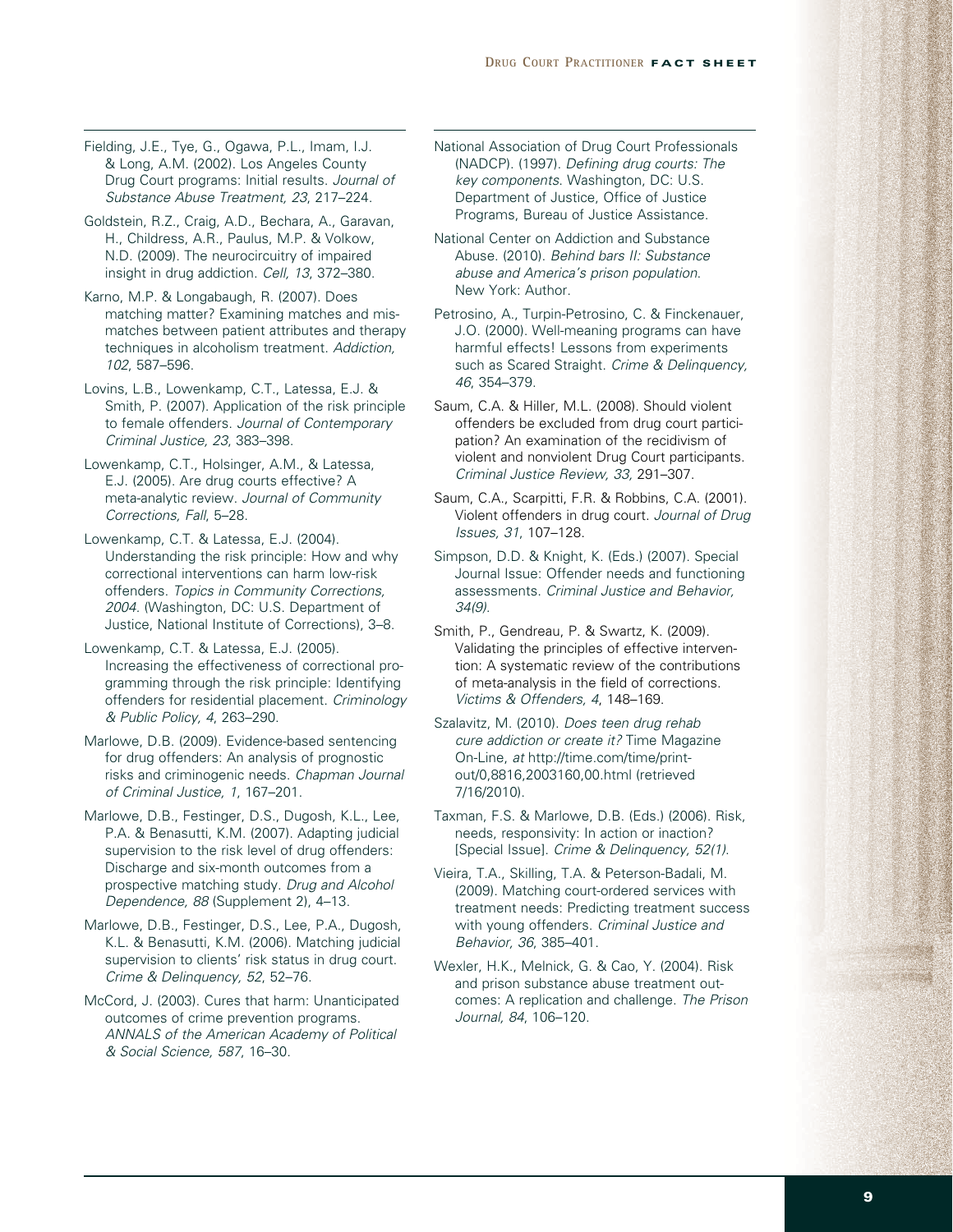#### **Recommended Readings on Assessment Tools**

- Andrews, D.A., Bonta, J. & Wormith, J.S. (2006). The recent past and near future of risk and/or need assessment. *Crime & Delinquency, 52*, 7–27.
- Center for Substance Abuse Treatment. (2005). *Substance abuse treatment for adults in the criminal justice system* [Treatment Improvement Protocol Series No. 44]. Rockville, MD: Substance Abuse and Mental Health Services Administration.
- Greenfield, S.F. & Hennessy, G. (2008). Assessment of the patient. In M. Galanter & H. D. Kleber (Eds.), *American Psychiatric Publishing textbook of substance abuse treatment* (4th ed.: pp. 55–78). Washington DC: American Psychiatric Publishing.
- Inciardi, J.A. (Ed.) (1994). *Screening and assessment for alcohol and other drug abuse among adults in the criminal justice system* [Treatment Improvement Protocol Series No. 7]. Rockville, MD: Center for Substance Abuse Treatment, U.S. Department of Health and Human Services.
- Olver, M.E., Stockdale, K.C. & Wormith, J.S. (2009). Risk assessment with young offenders: A meta-analysis of three assessment measures. *Criminal Justice and Behavior, 36*, 329–353.
- Rettinger, L.J. & Andrews, D.A. (2010). General risk and need, gender specificity, and the recidivism of female offenders. *Criminal Justice and Behavior, 37*, 29–46.
- Schwalbe, C.S. (2007). Risk assessment for juvenile justice: A meta-analysis. *Law and Human Behavior, 31*, 449–462.
- Schwalbe, C.S. (2008). A meta-analysis of juvenile justice risk assessment instruments: Predictive validity by gender. *Criminal Justice and Behavior, 35*, 1367–1381.
- Simpson, D.D., & Knight, K. (Eds.) (2007). Special Journal Issue: Offender needs and functioning assessments. *Criminal Justice and Behavior, 34(9).*
- Springer, D.W., McNeece, C.A., & Arnold, E.M. (2003). Assessment and diagnosis. In *Substance abuse treatment for criminal offenders* (pp. 17–40). Washington DC: American Psychological Association.
- Stewart, S.H. (2009). Dependence and diagnosis. In P. M. Miller (Ed.), *Evidence-based addiction treatment* (pp. 77–88). New York: Academic Press/Elsevier.
- Van Voorhis, P., Wright, E.M., Salisbury, E. & Bauman, A. (2010). Women's risk factors and their contributions to existing risk/needs assessment: The current status of a genderresponsive supplement. *Criminal Justice and Behavior, 37*, 261–288.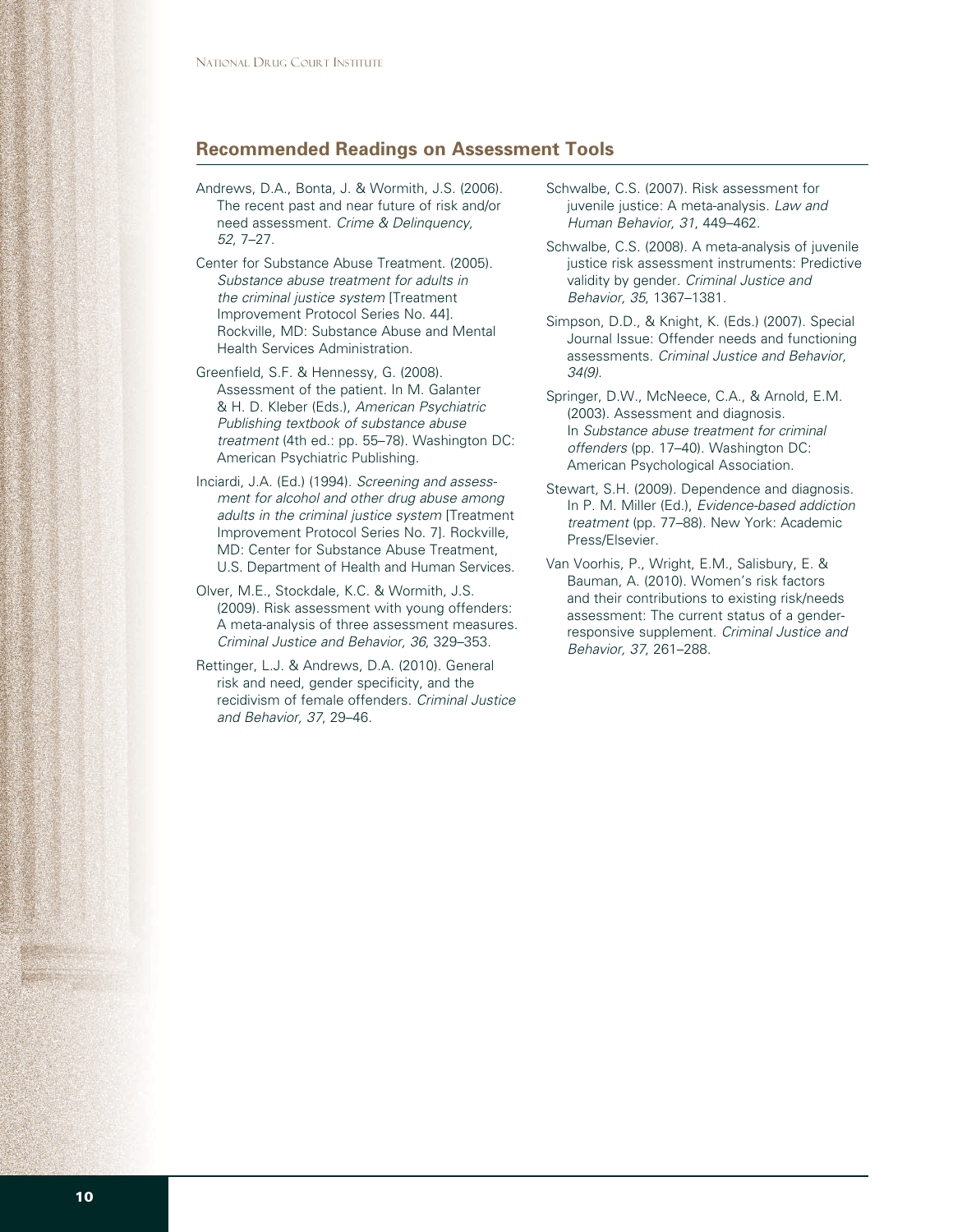# **Fact Sheet Quiz: What Did You Learn?**

### *Test your new knowledge. Answer these questions based on the Fact Sheet text.*

| 1. Research suggests the optimal target<br>population for a drug court is:<br>(check all that apply)<br>First-time drug offenders<br>$\boldsymbol{\mathsf{A}}$ |                                                                                                       | 4. Compared to drug courts that treat low-risk<br>and low-need participants, drug courts that<br>serve high-risk and high-need participants have<br>been shown to have: |                                                                           |
|----------------------------------------------------------------------------------------------------------------------------------------------------------------|-------------------------------------------------------------------------------------------------------|-------------------------------------------------------------------------------------------------------------------------------------------------------------------------|---------------------------------------------------------------------------|
|                                                                                                                                                                |                                                                                                       |                                                                                                                                                                         | (check all that apply)                                                    |
| $\,$ B                                                                                                                                                         | Drug experimenters                                                                                    | $\overline{A}$                                                                                                                                                          | Twice the effect for reducing crime                                       |
| $\mathsf{C}$                                                                                                                                                   | Addicted individuals                                                                                  | $\mathsf{B}$                                                                                                                                                            | Fifty percent greater cost benefits                                       |
| $\mathsf{D}$                                                                                                                                                   | Individuals who would ordinarily<br>have a poor prognosis for success in<br>substance abuse treatment | C                                                                                                                                                                       | More instances of drug dealing on<br>the premises                         |
| $\mathsf E$                                                                                                                                                    | Nonviolent offenders                                                                                  | D                                                                                                                                                                       | More instances of assaults against staff<br>members or other participants |
| 2. The most commonly used risk instruments<br>are valid tools for:                                                                                             |                                                                                                       | 5. Which of the following needs among offenders<br>are criminogenic, meaning they frequently play<br>a substantial causative role in crime:                             |                                                                           |
| (check all that apply)                                                                                                                                         |                                                                                                       |                                                                                                                                                                         |                                                                           |
| $\overline{A}$                                                                                                                                                 | Predicting failure on standard supervision                                                            |                                                                                                                                                                         | (check all that apply)                                                    |
| $\,$ B                                                                                                                                                         | Developing treatment plans                                                                            | $\triangle$                                                                                                                                                             | Low self-esteem                                                           |
| $\mathsf C$                                                                                                                                                    | Screening out the most violent offenders                                                              | B                                                                                                                                                                       | Weak muscle tone                                                          |
| $\mathsf D$                                                                                                                                                    | Diagnosing addiction                                                                                  | $\mathsf{C}$                                                                                                                                                            | Severe mental illness                                                     |
|                                                                                                                                                                |                                                                                                       | $\Box$                                                                                                                                                                  | Lack of job skills                                                        |
| 3. As this term is most commonly used in<br>typical correctional practice, "high risk" refers<br>to offenders who:<br>(check all that apply)                   |                                                                                                       | $\mathsf{E}$                                                                                                                                                            | Substance dependence                                                      |
|                                                                                                                                                                |                                                                                                       | $\mathsf F$                                                                                                                                                             | Drug possession                                                           |
| $\mathsf{A}$                                                                                                                                                   | Are likely to commit violent or<br>dangerous acts                                                     |                                                                                                                                                                         |                                                                           |
| $\, {\sf B}$                                                                                                                                                   | Abuse seriously addictive drugs,<br>like methamphetamine or heroin                                    |                                                                                                                                                                         |                                                                           |
| $\mathsf C$                                                                                                                                                    | Are sexual predators                                                                                  |                                                                                                                                                                         |                                                                           |
| $\mathsf D$                                                                                                                                                    | Are relatively less likely to respond<br>to treatment or rehabilitation                               |                                                                                                                                                                         |                                                                           |
| $\mathsf E$                                                                                                                                                    | Should receive a jail or prison sentence                                                              |                                                                                                                                                                         | <b>Answers:</b> 1: C and D, 2: A, 3: D, 4: A and B, 5: C, D and E         |